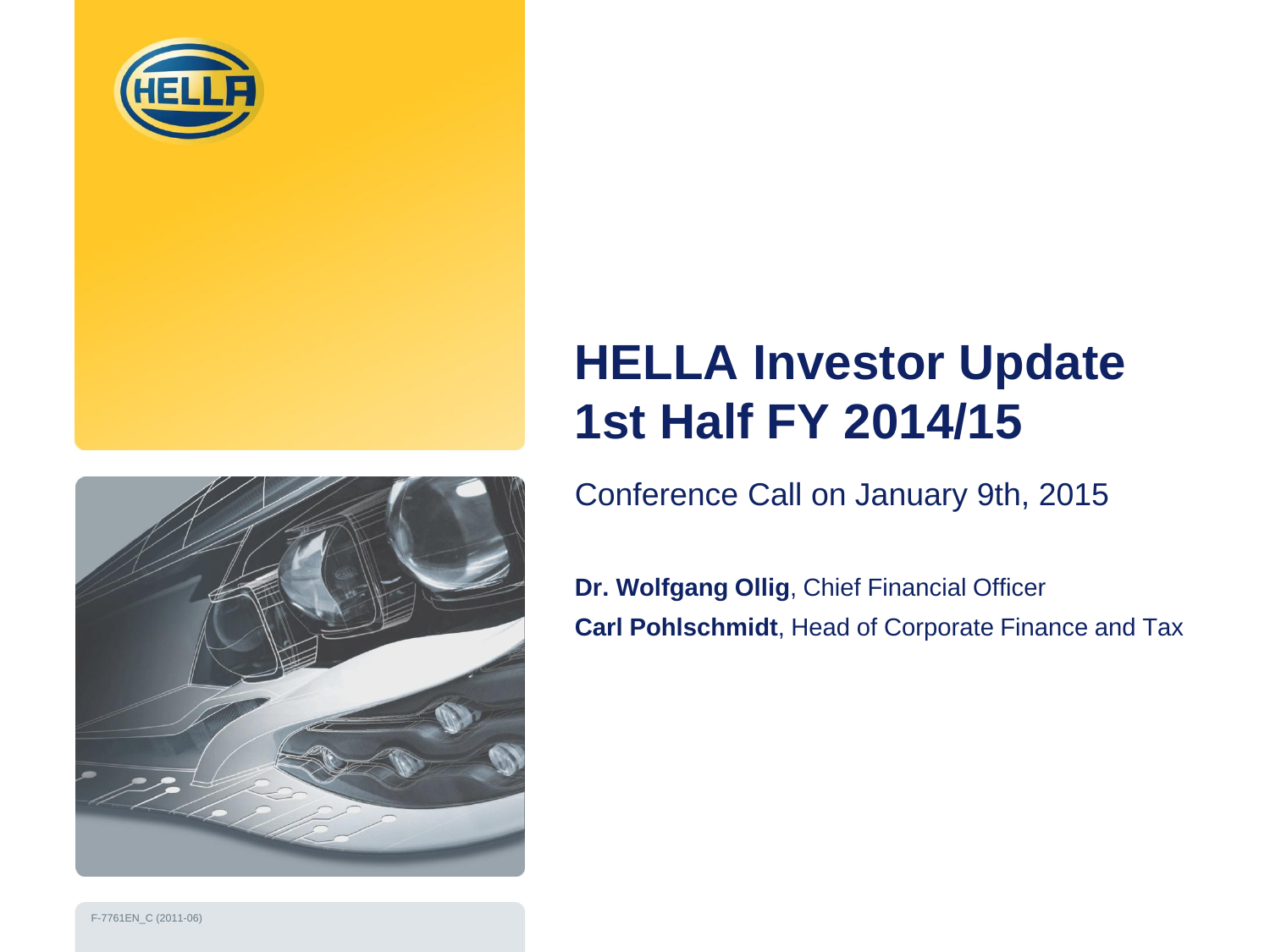#### **Disclaimer**

This document was prepared with reasonable care. However, no responsibility can be assumed for the correctness of the provided information. In addition, this document contains summary information only and does not purport to be comprehensive and is not intended to be (and should not be construed as) a basis of any analysis or other evaluation. No representation or warranty (express or implied) is made as to, and no reliance should be placed on, any information, including projections, targets, estimates and opinions contained herein.

This document may contain forward-looking statements and information on the markets in which the HELLA Group is active as well as on the business development of the HELLA Group. These statements are based on various assumptions relating, for example, to the development of the economies of individual countries, and in particular of the automotive industry. Various known and unknown risks, uncertainties and other factors (including those discussed in HELLA's public reports) could lead to material differences between the actual future results, financial situation, development or performance of the HELLA Group and/or relevant markets and the statements and estimates given here. We do not update forward-looking statements and estimates retrospectively. Such statements and estimates are valid on the date of publication and can be superseded.

This document contains an English translation of the accounts of the Company and its subsidiaries. In the event of a discrepancy between the English translation herein and the official German version of such accounts, the official German version is the legal valid and binding version of the accounts and shall prevail.

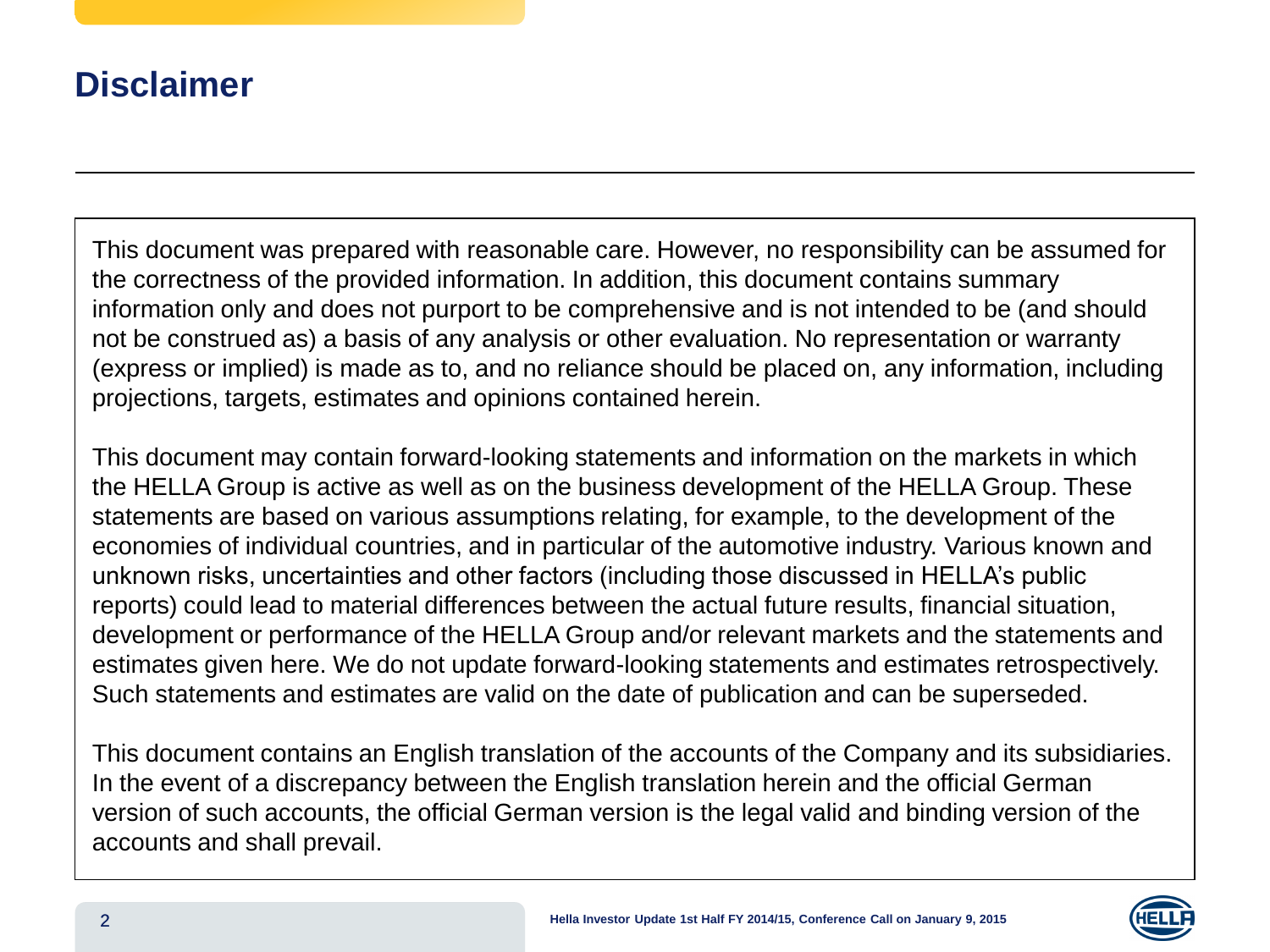#### **HELLA Investor Update 1st Half FY 2014/15 Outline**

- **Management Overview, Key Achievements in the 1st Half FY 2014/15 (June – November)**
- **Financial Report**
- $\rightarrow$  Outlook
- **Questions & Answers**

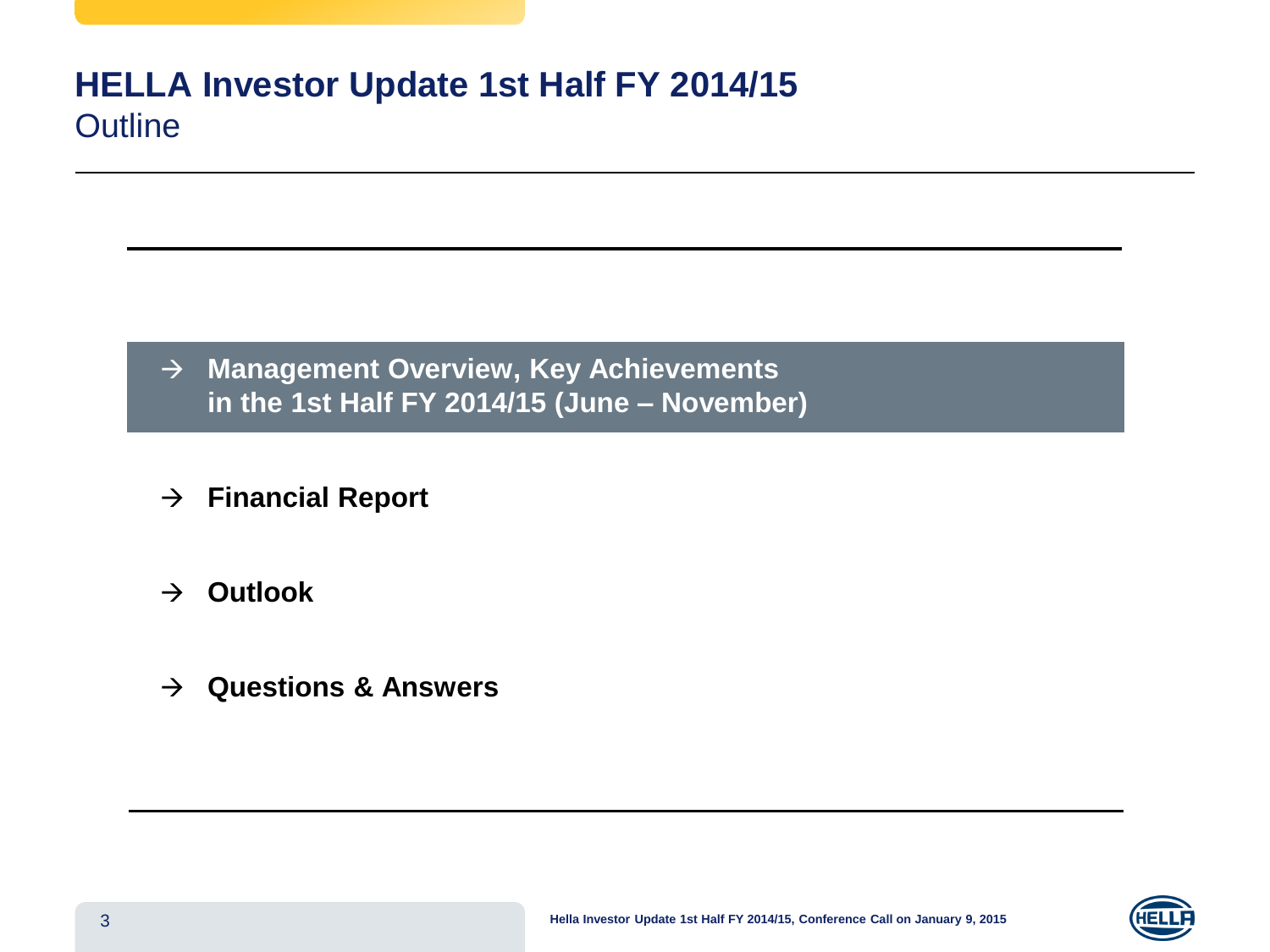## **Basically positive economic environment in HELLA's H1 FY 2014/15 – political tensions impacting slightly automotive growth**

#### **Global economic environment – HELLA H1 FY 2014/15**

**Moderate global development in H1 with ~ 3.3% growth:**

- **Germany: Reduced growth** in second half of 2014 after a good start into the year
- **Europe:** Weak growth dynamics as political tensions (e.g. Ukraine) continue to **dampen**  the **business climate**
- **U.S.: Positive development continues**  catching up the restrained start into 2014 caused by the severe winter
- **China**: Economic growth is gradually slowing as the structural transformation of the economy continues – **GDP growth ≥7%**

#### **Restrained macro-economic** development in **Europe** – **reinforced U.S.** growth and **sustainable China** growth

#### **Automotive industry – HELLA H1 FY 2014/15**

**Global vehicle sales growth in 2014 at ~ 2%**  slightly below expectations due to political tensions:

- **Key growth markets** of the industry are **USA, China** and **Western Europe**
- US market due to **strong second half (+6%)**  reaching **pre-crisis level**
- Significant **2-digit growth in Western European markets** severely hit by the crisis such as Spain, Portugal or Ireland – **overall European growth at 2%**
- **German market with 2% growth** slightly exceeding previous year

**China** and **U.S. continuing growth path** – **European market** growth driven by **crisis-hit countries**

Source: IMF; VDA, Macquarie, research papers, own analysis

4

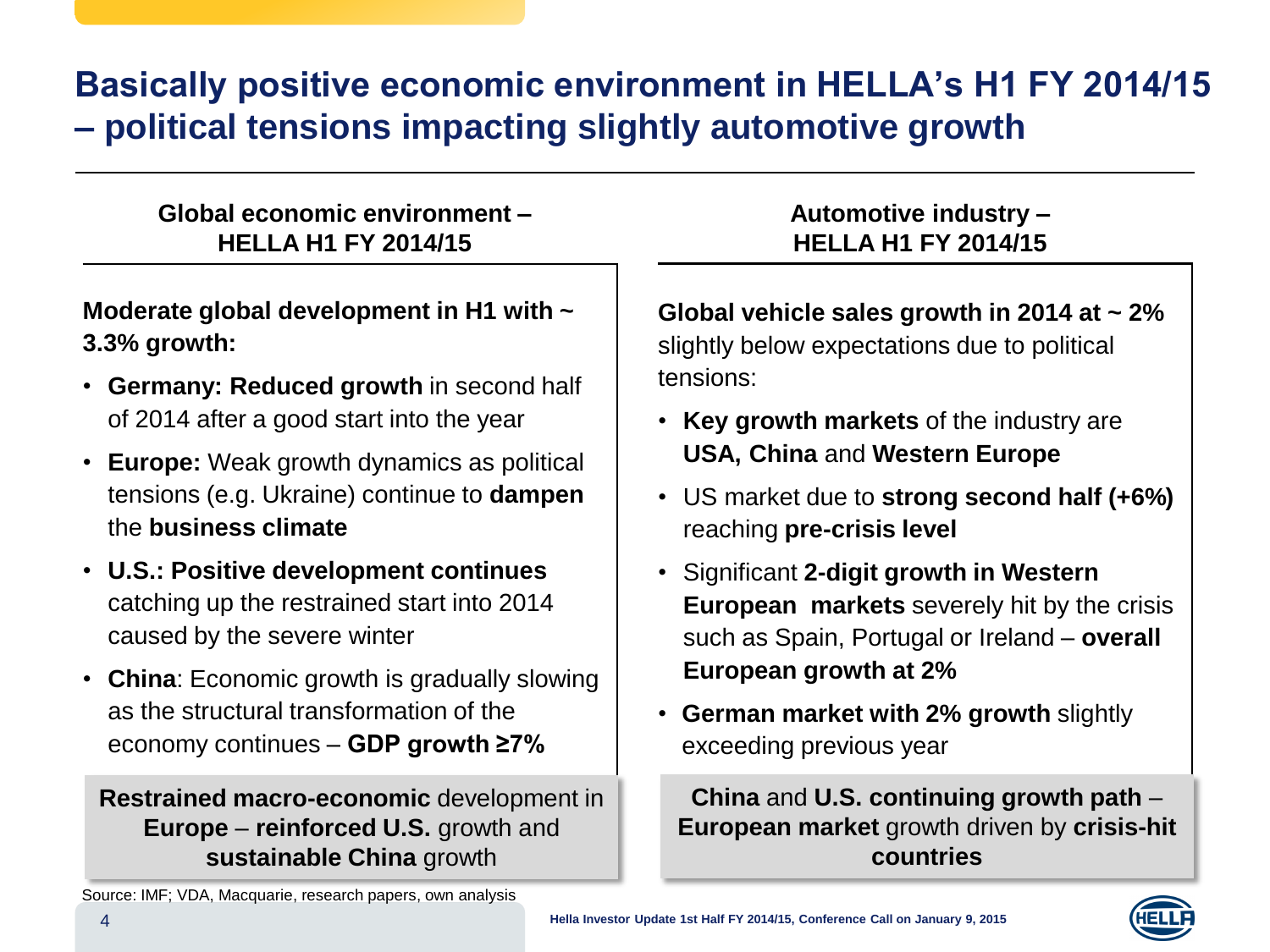## **HELLA Group** Financial Highlights H1 FY 2014/15 (I)

#### **Financial Highlights H1 FY 2014/15**

- **HELLA Group sales with 2.8 bill. EUR grew by 6.1% year-on-year**
- **Sales development per segment compared to previous year:**
	- **+8% sales** (+**10%** with third parties) in the **Automotive** segment driven by international presence in growth markets and innovative LED- and electronic products geared to industry megatrends
	- **-3%** in the **Aftermarket** segment driven **by weak regional demand**  and consolidation of customer base
	- **-11%** in the **Special Applications** segment driven by **market slowdown** as result of the **Ukraine** crisis
- **EBIT margin at 7.8%** (+1.4%-points vs. H1 FY 2013/14)

**Adjusted EBIT margin\* at 8.0%** (+0.9%-points vs. H1 FY 2013/14)

- **EBITDA margin at 13.5%** (+1.4%-points vs. H1 FY 2013/14)
- **Gross Profit increased** to 27.3% (+1.0%-point vs. H1 FY 2013/14)

\* Adjusted for one-off effects related to the voluntary severance and partial retirement program of EUR 5.4 mill. (H1 FY 2014/15) and of EUR 16.5 mill. (H1 FY 2013/14)

**HELLA**

**Group**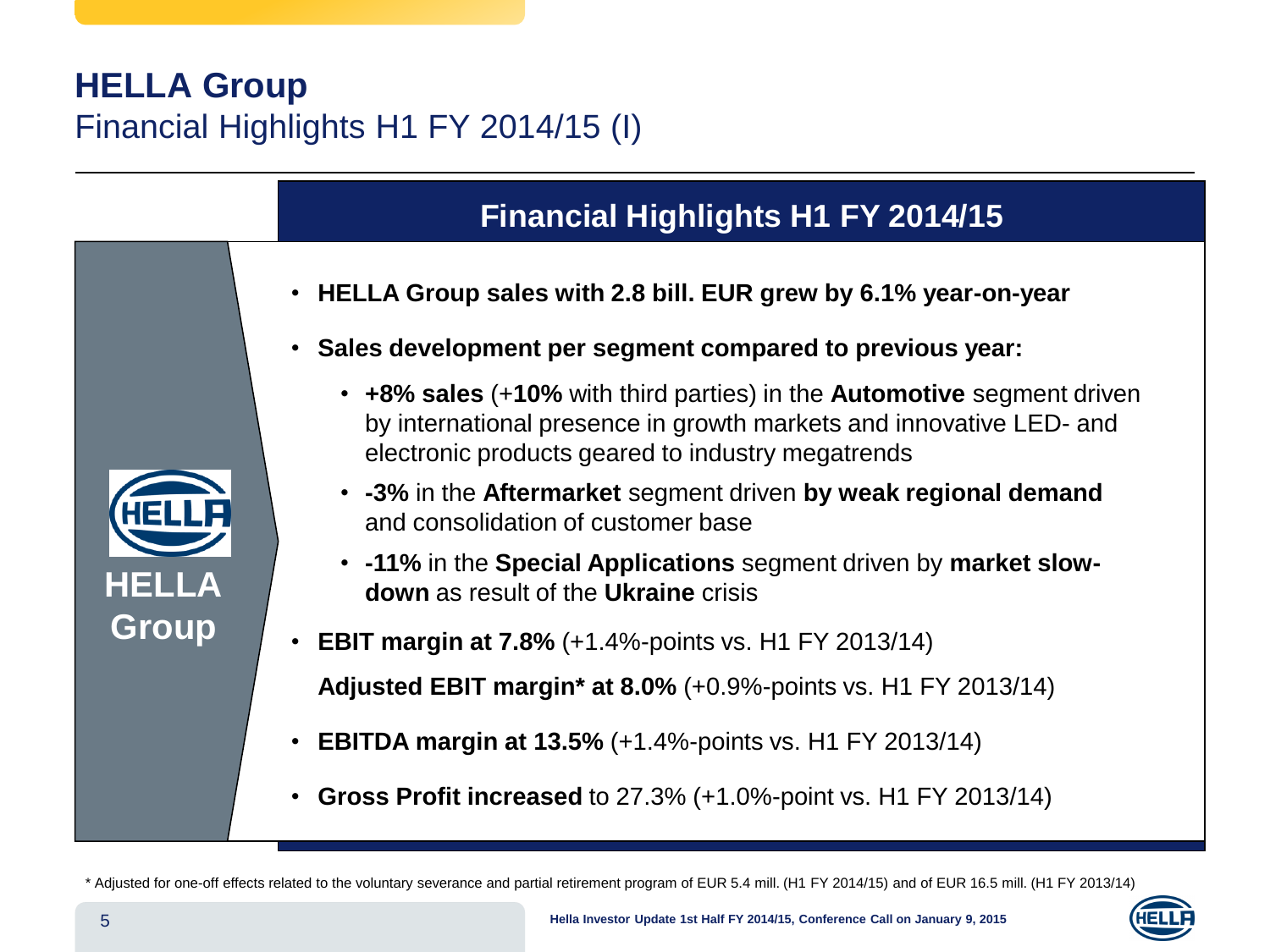### **HELLA Group** Financial Highlights H1 FY 2014/15 (II)

#### **Financial Highlights H1 FY 2014/15**

- **Operative Free Cash Flow improved to -27 mill. EUR** compared to -45 mill. EUR in H1 FY 2013/14 mainly driven by continuous growth as well as seasonal effects
- **Decreased net debt by 259 mill. EUR** (at November 30, 2014); **Net debt / EBITDA at 0.4x vs. 0.9x** in previous year
- **Capital increase with net inflow of 272 mill. EUR** in November 2014
- **15% Free Float** and **Prime Standard Listing** after IPO
- **32% share price increase** until December 18 (report closing date) compared to issue price of EUR 26.5
- **Investment grade rating at Baa2** with a stable outlook confirmed by Moody's in September 2014; **capital increase and public listing** classified as **credit positive** by Moody's in October
- **Significantly lower z-spreads for HELLA bonds** with 53 basis points for the 2.357%-bond and 30 basis points for the 1.250%-bond compared to 71 and 54 basis points respectively at the beginning of the financial year





**HELLA**

HEL

**Group**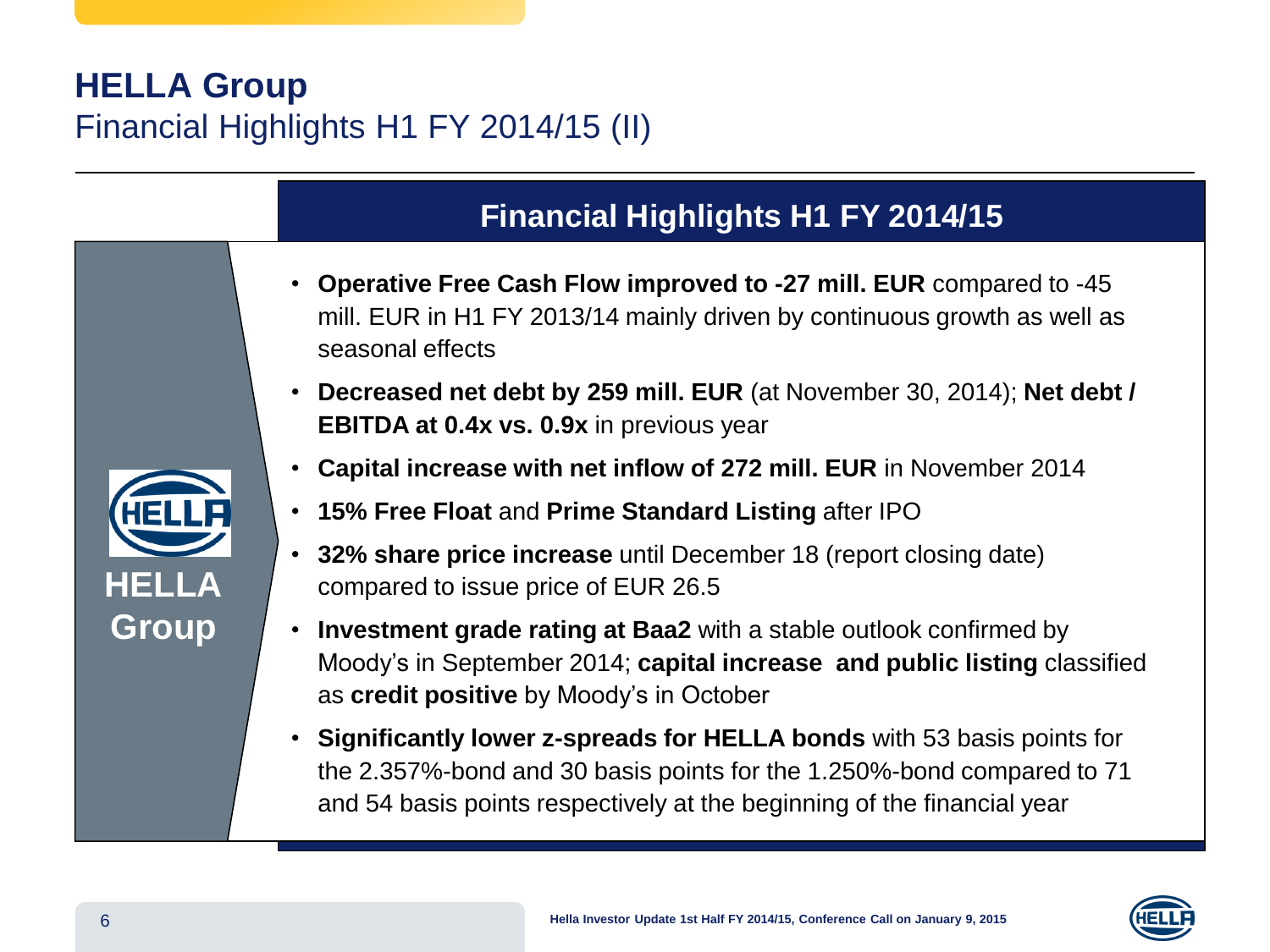#### **Growth and profitability accelerated in Q2** Comparison of Key Financials – Q1 FY 2014/15 and Q2 FY 2014/15

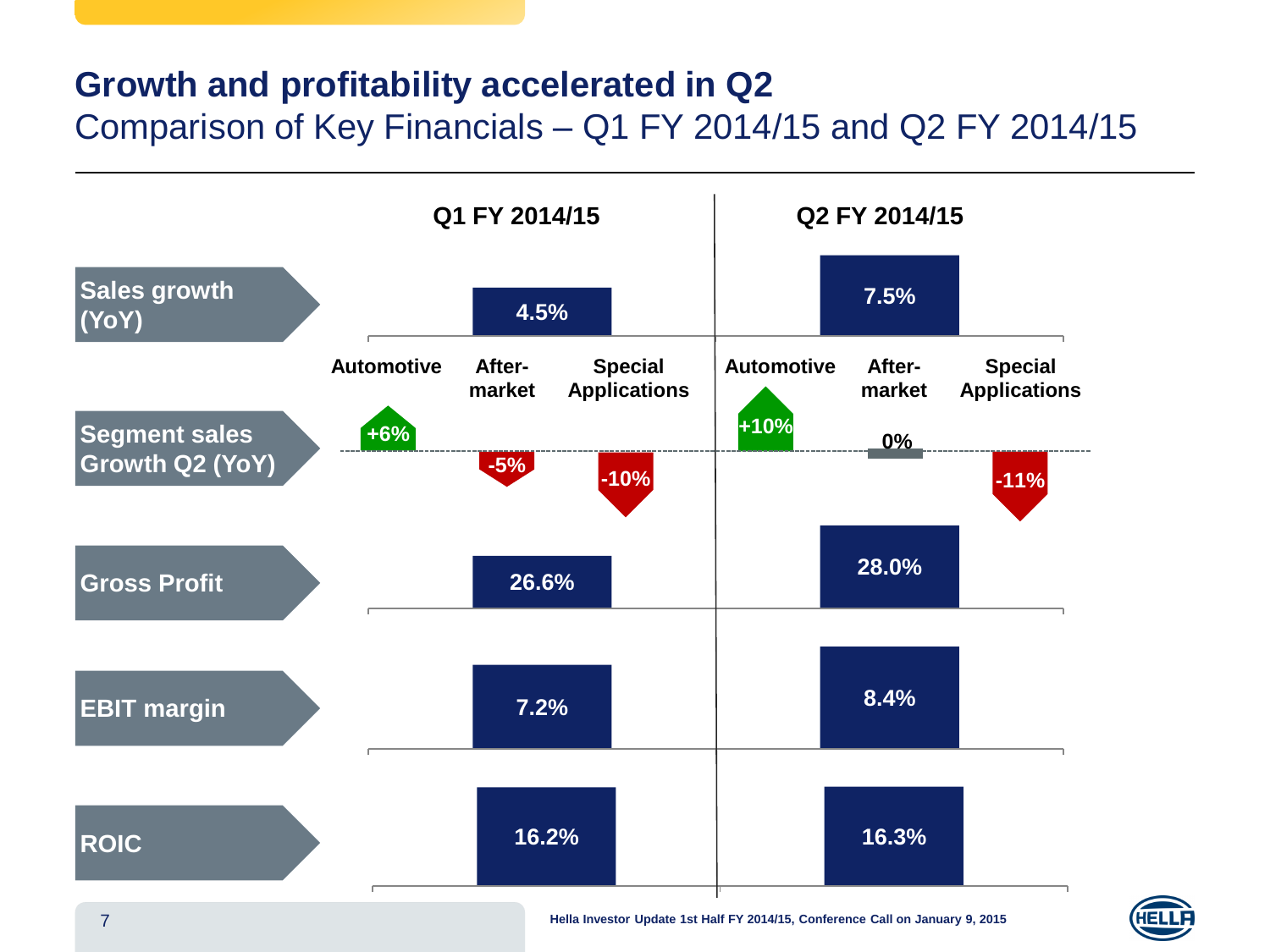#### **Sales increased by 6.1% or 162 mill. EUR** Sales – H1 FY 2013/14 to H1 FY 2014/15



\* Growth rate of sales (incl. inter-segment sales) from H1 FY 2013/14 to H1 FY 2014/15

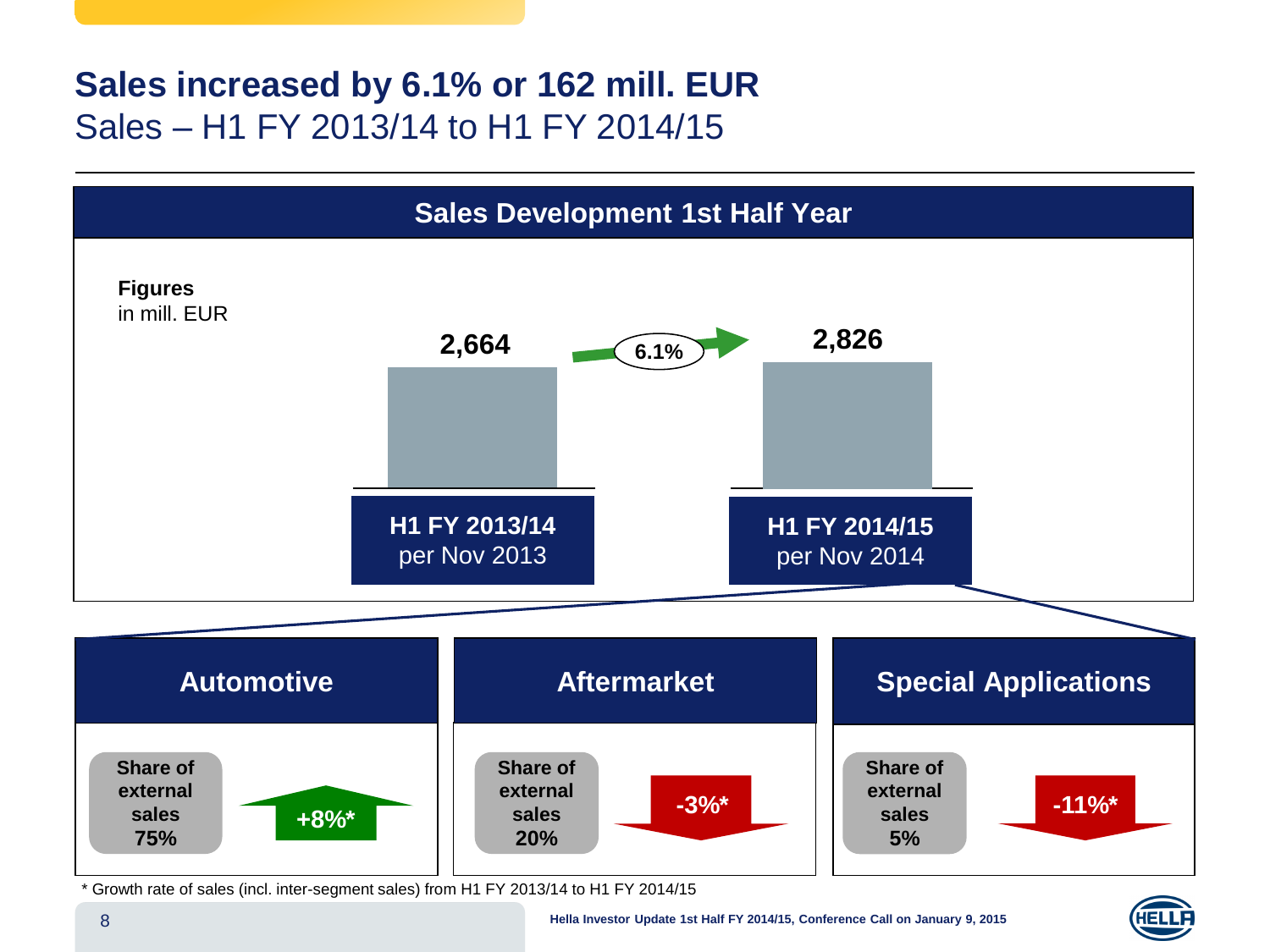### **Strongly improved EBIT compared to H1 of the previous year** Key Financials – H1 FY 2013/14 vs. H2 FY 2014/15



- **Further sales growth (+6.1%)** compared to previous year
- **Increased gross profit**  as result of **operational excellence** efforts as well as **scale** and **mix effects**
- **High R&D activities**  based on globalization efforts and innovation strategy
- In line with capital market standards **EBIT excludes the other financial result**  (EBIT effect in H1 FY 2014/15 plus EUR 8 mill., H1 FY 2013/2014 plus EUR 6 mill.)
- **Adjusted EBIT margin** at **8.0%** after 7.1% in previous year

\* Adjusted for one-off effects related to the voluntary severance and partial retirement program of EUR 5.4 mill. (H1 FY 2014/15) and of EUR 16.5 mill. (H1 FY 2013/14)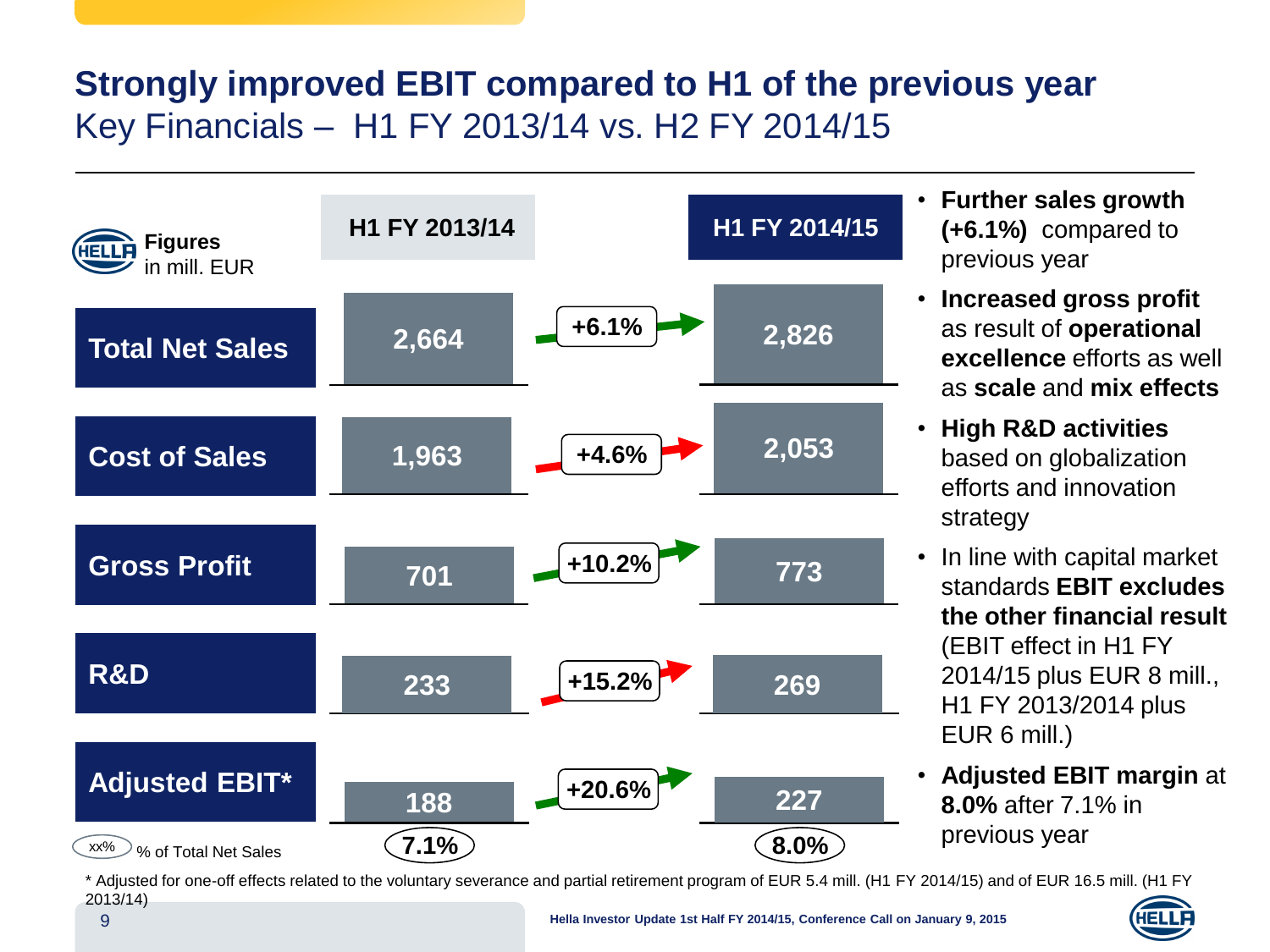## **Growth is mainly driven by Automotive segment** Segment results – H1 FY 2013/14 to H1 FY 2014/15



- Strong demand for innovative electronics and LED products geared to megatrends energy efficiency, safety, and styling
- **Strong position in premium** customer segment
- Global presence in growth markets



- **Market slow-down especially in** the German independent Aftermarket
- Consolidation of customer base
- Over proportional reduction of profitability due to fix cost structure



- Reduced sales due to slump in the target group Agriculture (Ukraine crisis)
- **Unfavorable product mix**

\* Total sales including intersegment sales

\*\* Sales figures for Lighting & Electronics do not add up to Automotive sales due to sales between those two business divisions

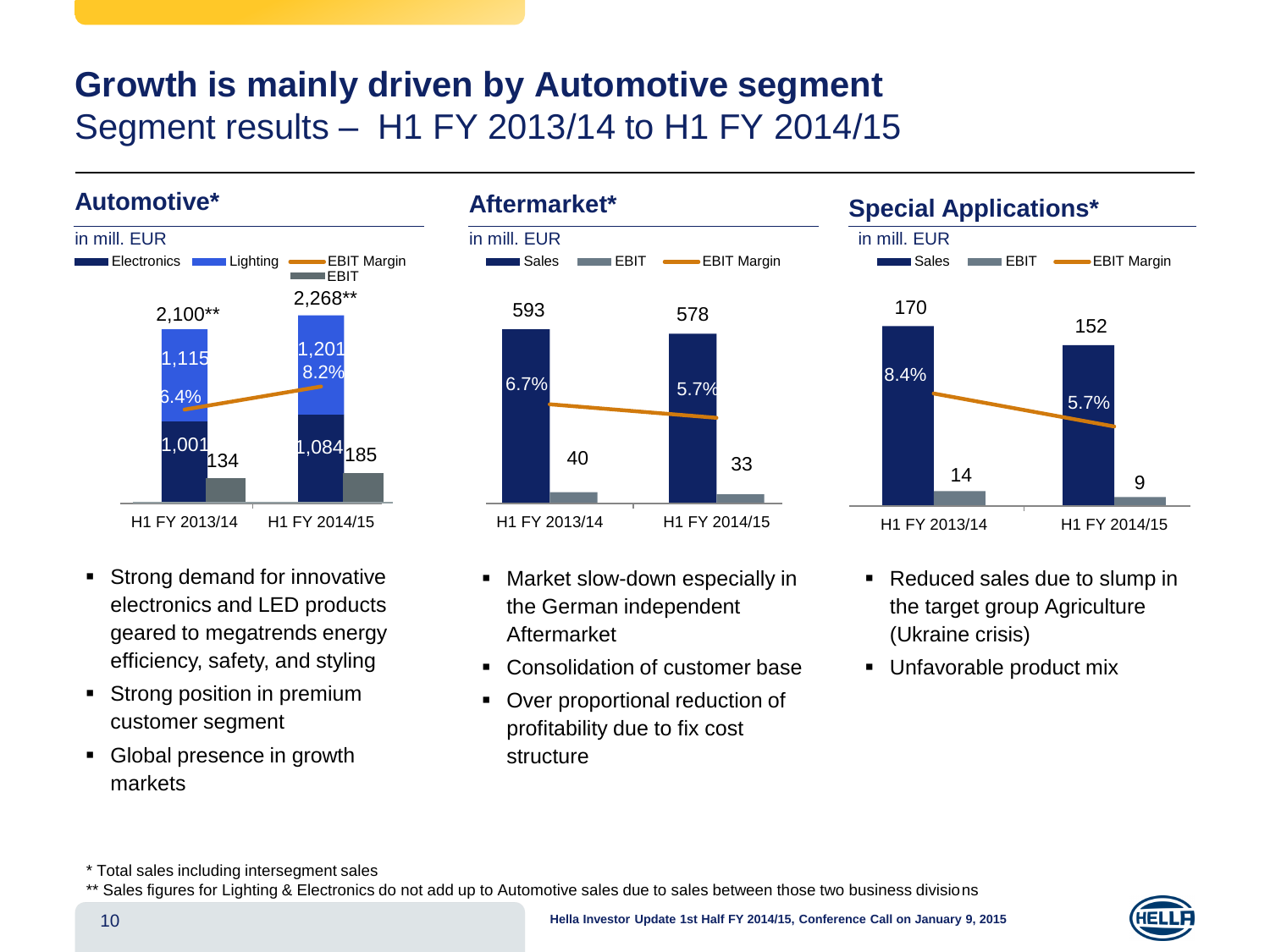## **Solid financial policy Financial** policy strengthens growth strategy

#### **Solid financial position**



- **Increase of equity ratio by 6pp compared to the beginning of the financial** year after capital increase with net inflow of 272 mill. EUR
- Despite debt repayment still **high liquidity position** with around 1 bill. EUR available financial assets
- Solid financial structure with Net Debt / EBITDA (LTM) at 0.4x

#### **Reinforcement of Growth Strategy**

- **1**
	- Financing of further **organic growth** in all segments
		- Continuous investments in innovative technologies and products
		- Expansion of global footprint
		- Expansion into new business models
	- Continuation of **growth path** with new external partners along established **HELLA network strategy 2**
	- **Anorganic growth with focus on smaller acquisition** in the business activities Electronics, Aftermarket and Special Applications **3**

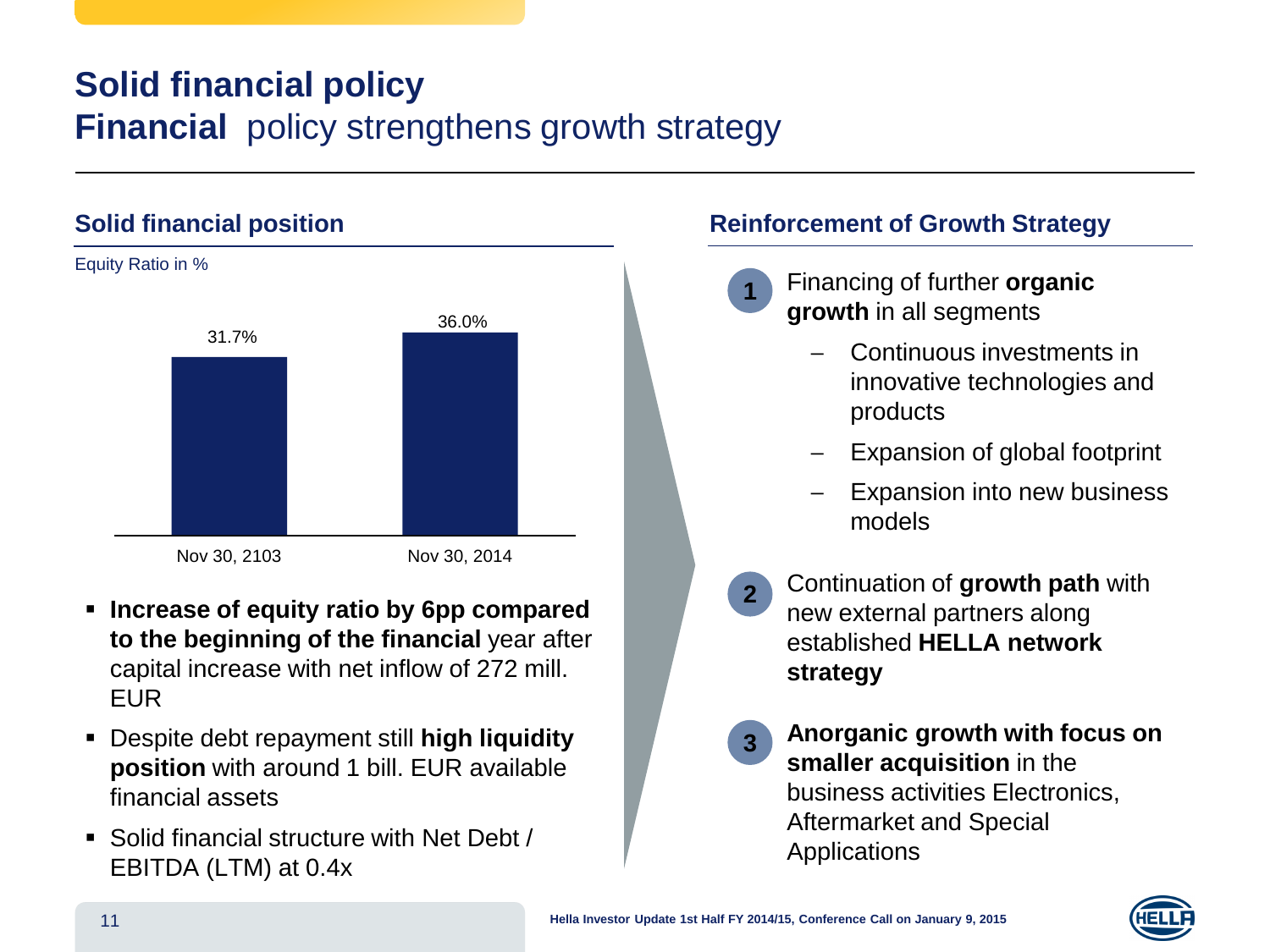#### **HELLA Investor Update 1st Half FY 2014/15 Outline**

- **Management Overview, Key Achievements in the 1st Half FY 2014/15 (June – November)**
- **Financial Report**
- $\rightarrow$  Outlook
- **Questions & Answers**

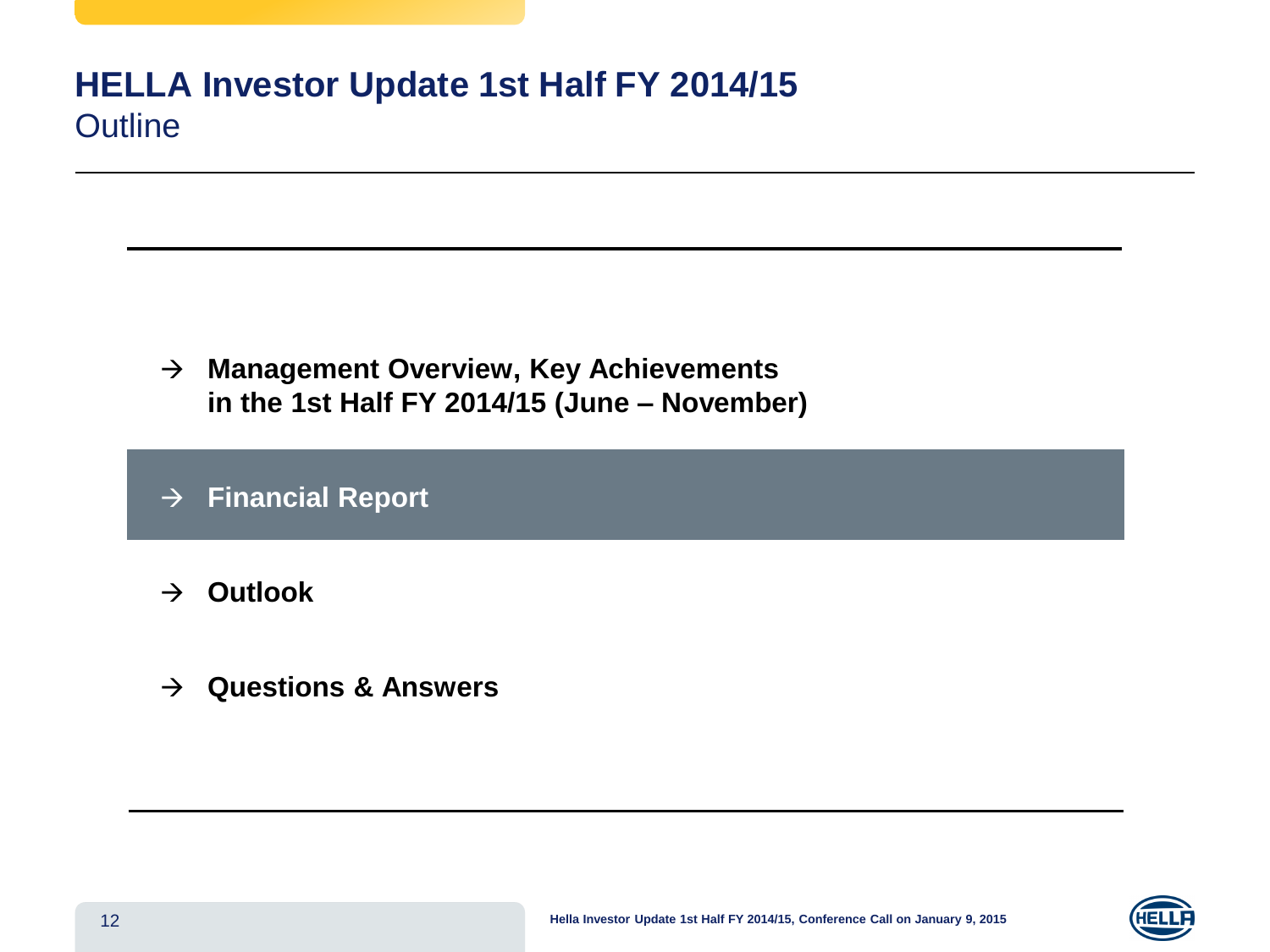## **Financial Report** Key figures

| <b>Figures</b><br><b>Key Financial Metrics</b><br>in mill. EUR                                              |                                           |                                           |  |  |
|-------------------------------------------------------------------------------------------------------------|-------------------------------------------|-------------------------------------------|--|--|
|                                                                                                             | <b>Key Financial Metrics</b>              |                                           |  |  |
|                                                                                                             | <b>November 30, 2014</b><br><b>Actual</b> | <b>November 30, 2013</b><br><b>Actual</b> |  |  |
| <b>Sales</b>                                                                                                | 2,826                                     | 2,664                                     |  |  |
| <b>EBITDA</b>                                                                                               | 381                                       | 323                                       |  |  |
| <b>EBIT</b>                                                                                                 | 221                                       | 171                                       |  |  |
|                                                                                                             |                                           |                                           |  |  |
| <b>Net Debt</b>                                                                                             | 262                                       | 521                                       |  |  |
| <b>Equity</b>                                                                                               | 1,706                                     | 1,236                                     |  |  |
| <b>Equity Ratio</b>                                                                                         | 36.0%                                     | 31.7%                                     |  |  |
| <b>Gross CAPEX</b>                                                                                          | 242                                       | 270                                       |  |  |
|                                                                                                             |                                           |                                           |  |  |
| Net Debt / EBITDA (LTM)                                                                                     | 0.4x                                      | 0.9x                                      |  |  |
| Interest coverage ratio (min. 5x)*                                                                          | 17.1x                                     | 18.5x                                     |  |  |
| Gearing (max. 1.3x)**                                                                                       | 0.2x                                      | 0.4x                                      |  |  |
| *EBITDA (LTM) / Net Interest; **Net Debt / Equity; Interest coverage and Gearing are covenants for Syn Loan |                                           |                                           |  |  |

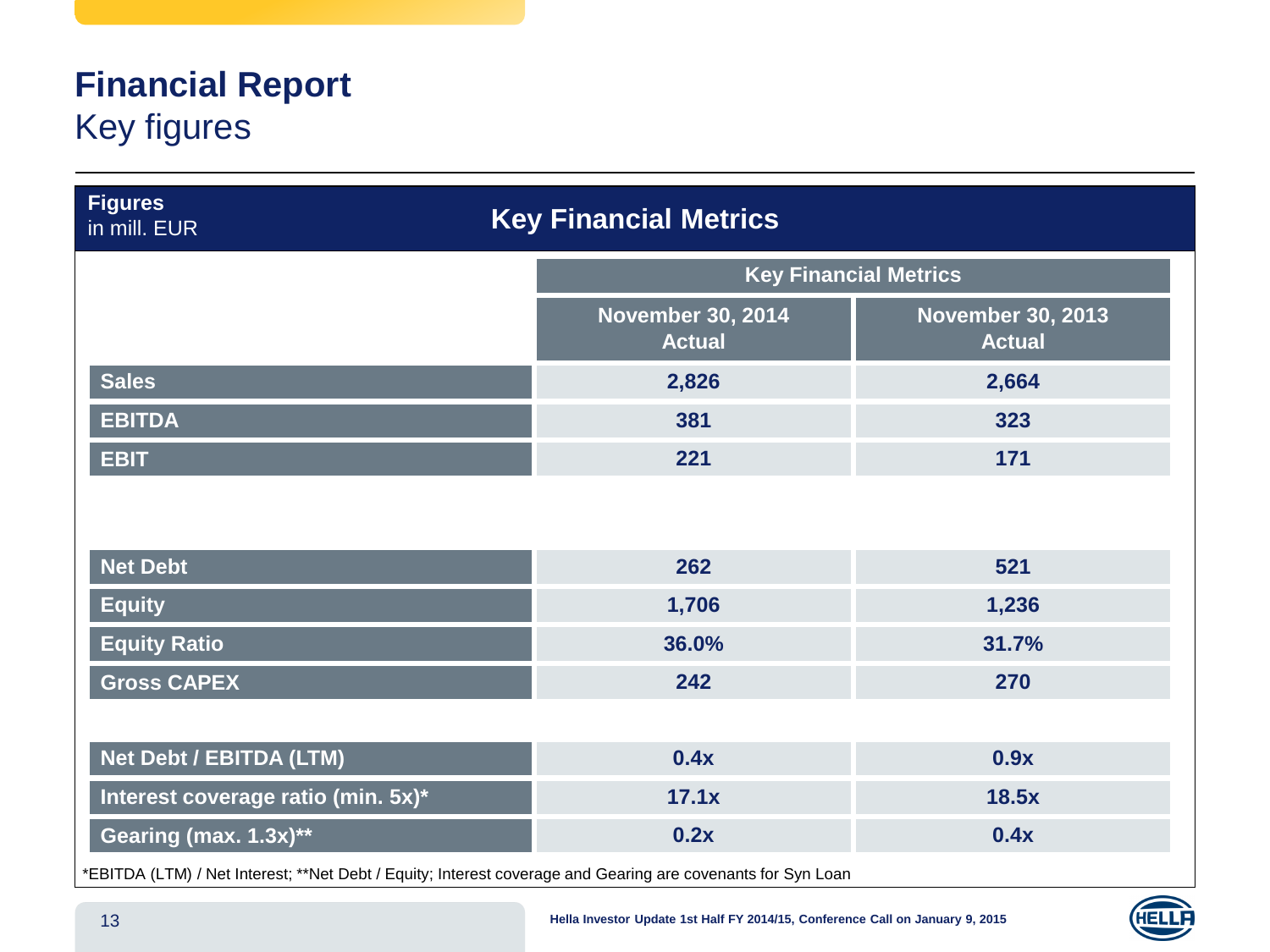#### **Financial Report** Income statement – H1 FY 2014/15

| in mill. EUR                   | H1 FY 2014/15 |          | H1 FY 2013/14 |          |
|--------------------------------|---------------|----------|---------------|----------|
| <b>Sales</b>                   | 2.826         | 100,0%   | 2.664         | 100,0%   |
| Cost of sales                  | (2.053)       | $-72,7%$ | (1.963)       | $-73,7%$ |
| <b>Gross Profit</b>            | 773           | 27,3%    | 701           | 26,3%    |
| Research and development costs | (269)         | $-9,5%$  | (233)         | $-8,8%$  |
| <b>Distribution costs</b>      | (222)         | $-7,9%$  | (218)         | $-8,2%$  |
| Administrative costs           | (95)          | $-3,4%$  | (89)          | $-3,4%$  |
| Other income and expenses      | 6             | 0,2%     | (11)          | $-0,4%$  |
| Income from associates         | 28            | 1,0%     | 22            | 0,8%     |
| <b>EBIT</b>                    | 221           | 7,8%     | 171           | 6,4%     |
| Financial income               | 13            | 0,4%     | 9             | 0,3%     |
| <b>Financial expenses</b>      | (37)          | $-1,3%$  | (30)          | $-1,1%$  |
| <b>Earnings before taxes</b>   | 197           | 7,0%     | 151           | 5,7%     |
| Taxes on income                | (46)          | $-1,6%$  | (41)          | $-1,5%$  |
| <b>Earnings for the period</b> | 151           | 5,4%     | 109           | 4,1%     |

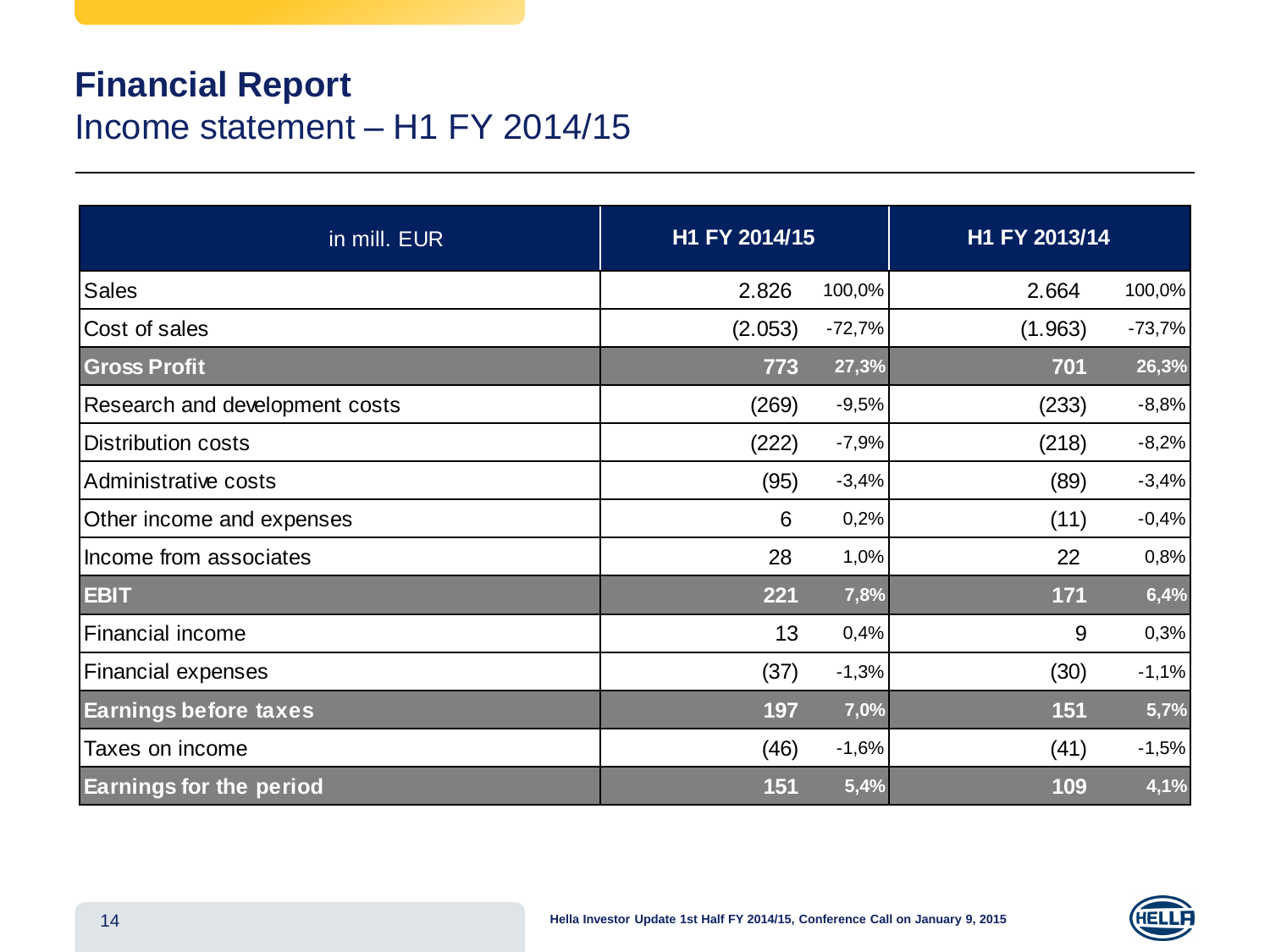#### **Financial Report** Balance sheet – Assets: November 30, 2014

| in mill. EUR                                                               | <b>November 30, 2014</b> |        | <b>November 30, 2013</b> |        |
|----------------------------------------------------------------------------|--------------------------|--------|--------------------------|--------|
| Cash, cash equivalents and financial assets                                | 988                      | 20,8%  | 558                      | 14,3%  |
| Trade receivables                                                          | 790                      | 16,7%  | 735                      | 18,8%  |
| Other receivables and non-financial assets                                 | 195                      | 4,1%   | 133                      | 3,4%   |
| Inventories                                                                | 658                      | 13,9%  | 600                      | 15,4%  |
| <b>Current assets</b>                                                      | 2.631                    | 55,4%  | 2.027                    | 52,0%  |
| Property, plant and equipment and<br>intangible assets                     | 1.651                    | 34,8%  | 1.461                    | 37,5%  |
| Shares in associated companies<br>and joint ventures and other investments | 258                      | 5,4%   | 227                      | 5,8%   |
| Other non-current assets                                                   | 205                      | 4,3%   | 184                      | 4,7%   |
| Non-current assets                                                         | 2.114                    | 44,6%  | 1.872                    | 48,0%  |
| <b>Total assets</b>                                                        | 4.745                    | 100,0% | 3.899                    | 100,0% |

ä.

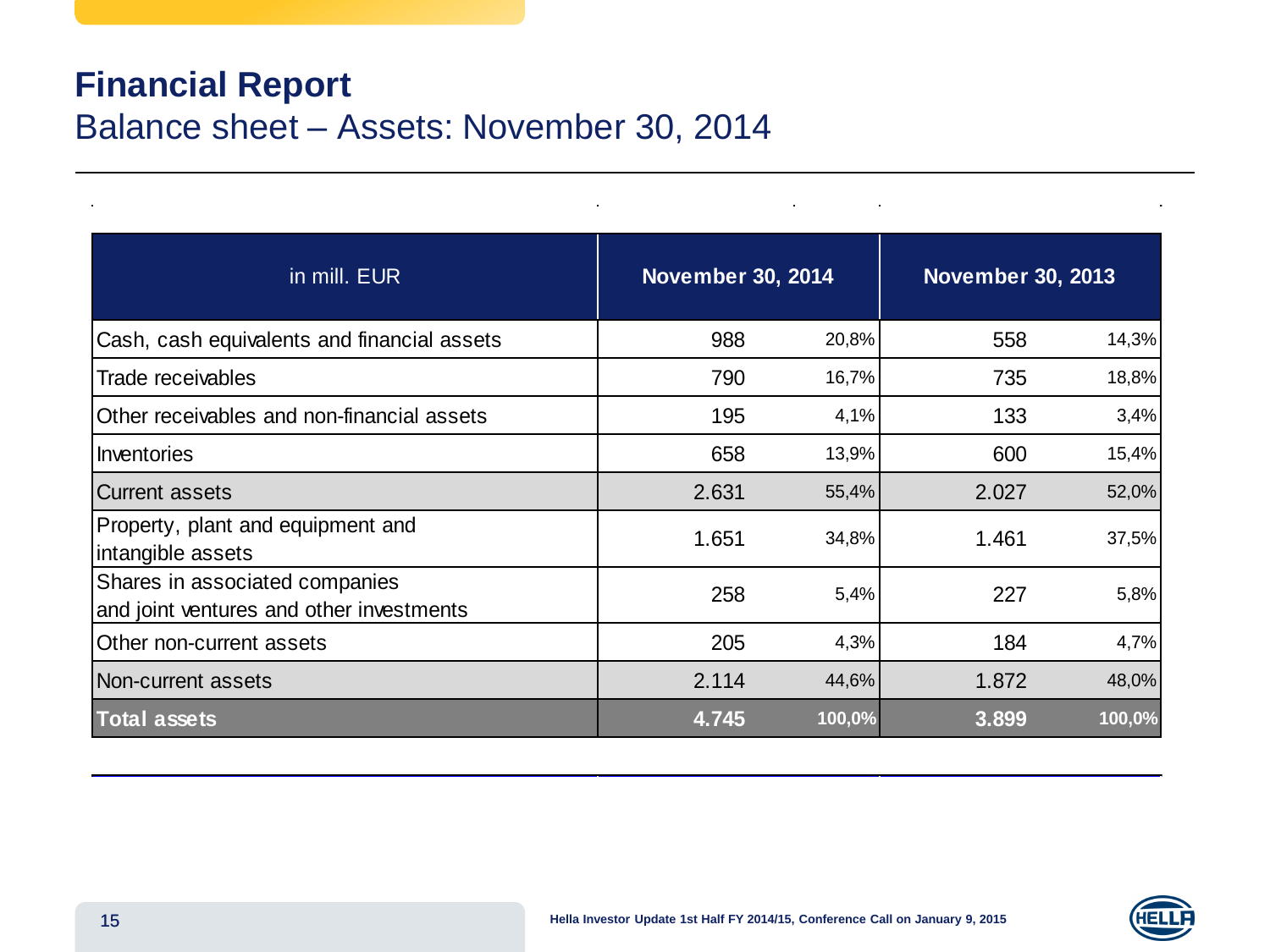#### **Financial Report** Balance sheet – Equity and liabilities: November 30, 2014

| in mill. EUR                          | <b>November 30, 2014</b> |        | <b>November 30, 2013</b> |        |
|---------------------------------------|--------------------------|--------|--------------------------|--------|
| <b>Financial liabilities</b>          | 101                      | 2,1%   | 254                      | 6,5%   |
| Trade payables                        | 637                      | 13,4%  | 481                      | 12,3%  |
| <b>Other liabilities</b>              | 415                      | 8,7%   | 513                      | 13,2%  |
| Provisions (current)                  | 105                      | 2,2%   | 86                       | 2,2%   |
| <b>Current liabilities</b>            | 1.258                    | 26,5%  | 1.334                    | 34,2%  |
| Non-current financial liabilities     | 1.149                    | 24,2%  | 825                      | 21,2%  |
| Deferred tax liabilities              | 70                       | 1,5%   | 60                       | 1,5%   |
| Other non-current liabilities         | 251                      | 5,3%   | 186                      | 4,8%   |
| Other provisions                      | 311                      | 6,6%   | 258                      | 6,6%   |
| Non-current liabilities               | 1.781                    | 37,5%  | 1.329                    | 34,1%  |
| Total equity                          | 1.706                    | 36,0%  | 1.236                    | 31,7%  |
| <b>Total equity &amp; liabilities</b> | 4.745                    | 100,0% | 3.899                    | 100,0% |

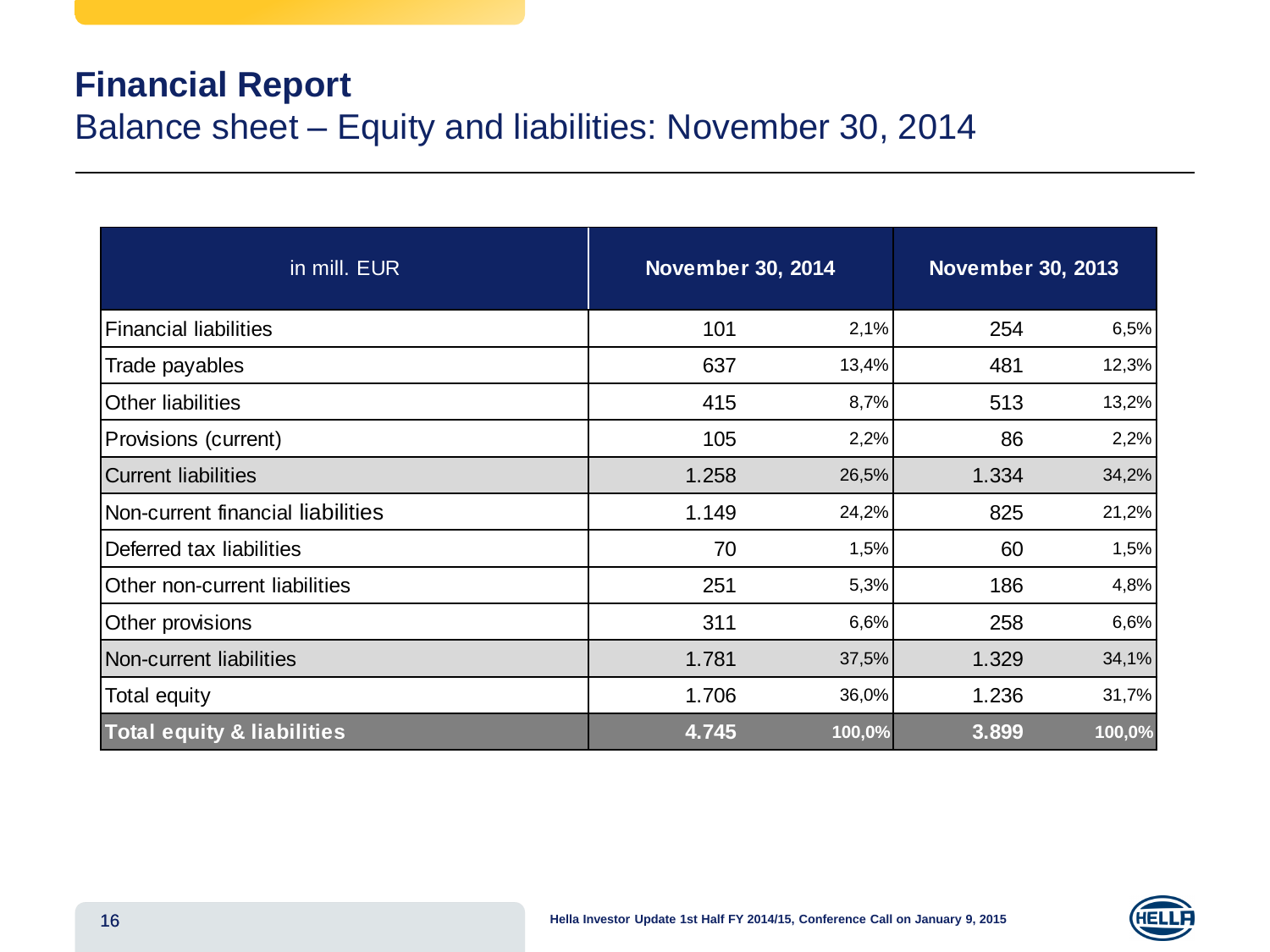## **Financial Report** Cash Flow – H1 FY 2014/15

| in mill. EUR                                                                                  | H1 FY 2014/15  | H1 FY 2013/14  |
|-----------------------------------------------------------------------------------------------|----------------|----------------|
| EBIT                                                                                          | 221            | 171            |
| Gross depreciation                                                                            | 160            | 152            |
| Working capital changes                                                                       | (114)          | (156)          |
| Payments received for serial production                                                       | 43             | 76             |
| Tax payments                                                                                  | (60)           | (49)           |
| Other operating activities (e.g. change in provisions)                                        | (39)           | 25             |
| <b>Gross Capital Expenditures</b>                                                             | (260)          | (270)          |
| Revenue from sale of assets                                                                   | 22             | $\overline{7}$ |
| <b>Operative Free Cash Flow</b>                                                               | (27)           | (45)           |
| Dividends paid                                                                                | (59)           | (55)           |
| Acquisitions                                                                                  | (20)           | (3)            |
| Capital increase                                                                              | 272            | 0              |
| Restructuring payments, Consolidation group<br>changes, FX effects & other evaluation effects | (5)            | (4)            |
| Pension, Factoring, Operating Lease                                                           | $\overline{2}$ | $\Omega$       |
| <b>Change in financial net debts</b>                                                          | 163            | (106)          |

- **Operative Free Cash Flow influenced by**  continuous growth (e.g. working capital) as well as seasonal effects
- **Increase in net capex**\* from 186 mill. EUR to 194 mill. EUR mainly due to lower customer reimbursements
- **Net inflow from capital increase** of 272 mill EUR

\*Includes gross capital expenditures, less revenue from sale of assets, and less payments received for serial production

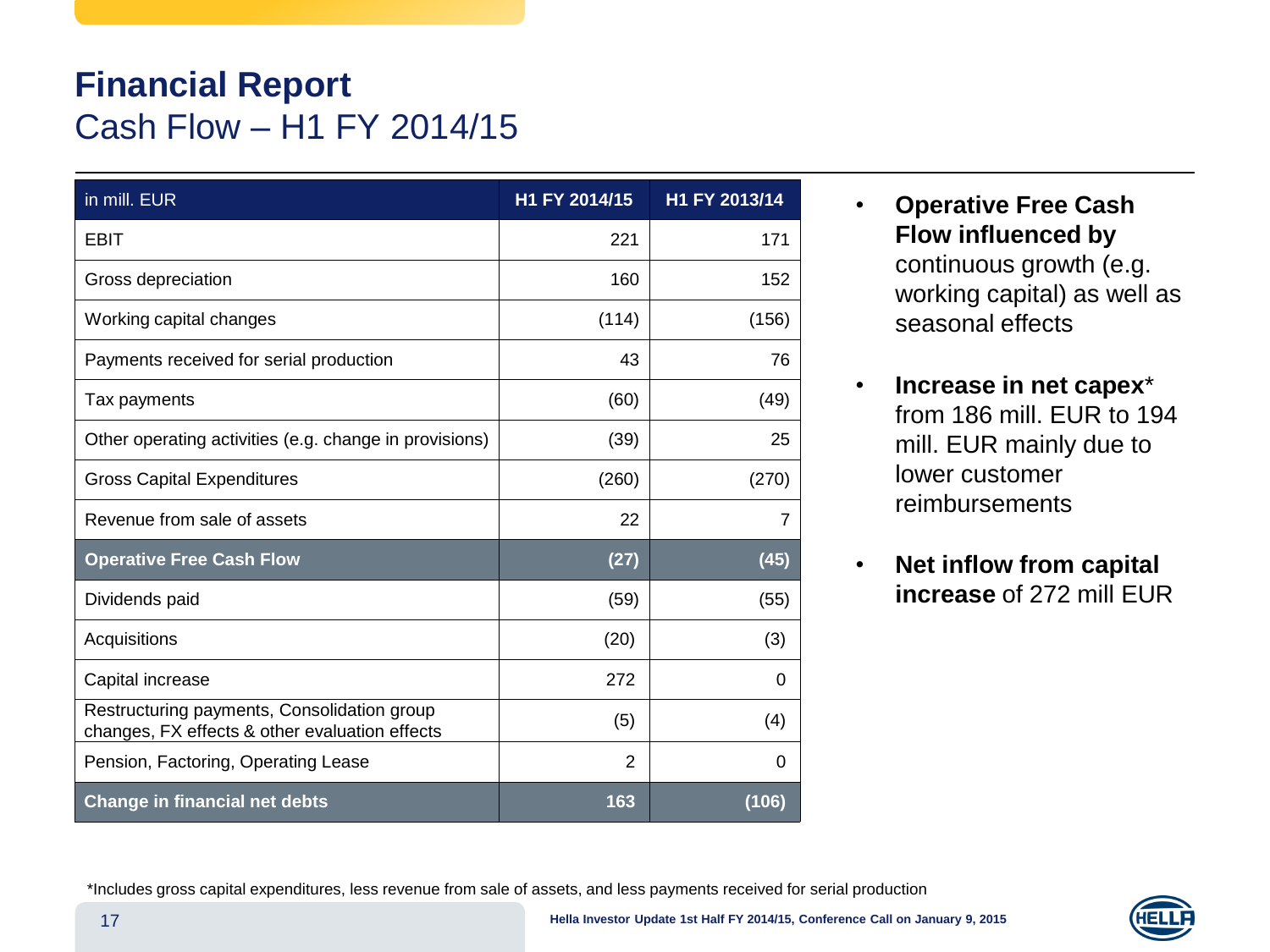#### **Improved Net Debt/EBITDA ratio from 0.9x to 0.4x**

Financial Debt Structure – November 30, 2013 vs. November 30, 2014

| <b>Figures</b><br><b>Financial Debt Structure</b><br>in mill. EUR                                                                                                                                                                                                            |                                                        |               |                  |               |  |  |
|------------------------------------------------------------------------------------------------------------------------------------------------------------------------------------------------------------------------------------------------------------------------------|--------------------------------------------------------|---------------|------------------|---------------|--|--|
|                                                                                                                                                                                                                                                                              |                                                        |               |                  |               |  |  |
| in mill. EUR                                                                                                                                                                                                                                                                 | <b>Maturity</b>                                        | Nov. 30, 2013 | <b>Deviation</b> | Nov. 30, 2014 |  |  |
| AFLAC Notes and Loan*                                                                                                                                                                                                                                                        | 2032/33                                                | 175           | 0                | 175           |  |  |
| 7.25% Notes 2009/2014**                                                                                                                                                                                                                                                      | 2014                                                   | 200           | $-200$           |               |  |  |
| 2.375% Notes 2013/2020**                                                                                                                                                                                                                                                     | 2020                                                   | 500           | O                | 500           |  |  |
| 1.25% Notes 2014/2017**                                                                                                                                                                                                                                                      | 2017                                                   | 0             | 300              | 300           |  |  |
| Loan European Investment Bank                                                                                                                                                                                                                                                | 2015                                                   | 150           | 0                | 150           |  |  |
| Other Financial Debt, Accruals and                                                                                                                                                                                                                                           |                                                        | 54            | 71               | 125           |  |  |
| Revaluation                                                                                                                                                                                                                                                                  |                                                        |               |                  |               |  |  |
| <b>Gross Financial Debt</b>                                                                                                                                                                                                                                                  |                                                        | 1,079         | 171              | 1,250         |  |  |
| Cash and cash equivalents                                                                                                                                                                                                                                                    |                                                        | 348           | 281              | 629           |  |  |
| <b>Financial Assets</b>                                                                                                                                                                                                                                                      |                                                        | 210           | 148              | 358           |  |  |
| <b>Net Debt</b>                                                                                                                                                                                                                                                              |                                                        | 521           | $-259$           | 262           |  |  |
|                                                                                                                                                                                                                                                                              | Revolving credit facility (2011-2016) of 550 mill. EUR |               |                  |               |  |  |
| <b>Net Debt / EBITDA (LTM)</b>                                                                                                                                                                                                                                               |                                                        | 0.9x          |                  | 0.4x          |  |  |
| • New issue of bond with a volume of 300 mill. EUR in March 2014<br>Slight increase of other financial debt, accruals and revaluation<br><b>Changes</b><br>(+71 mill. EUR)<br>• Capital increase in November 2014 benefits cash position with net inflow<br>of 272 mill. EUR |                                                        |               |                  |               |  |  |

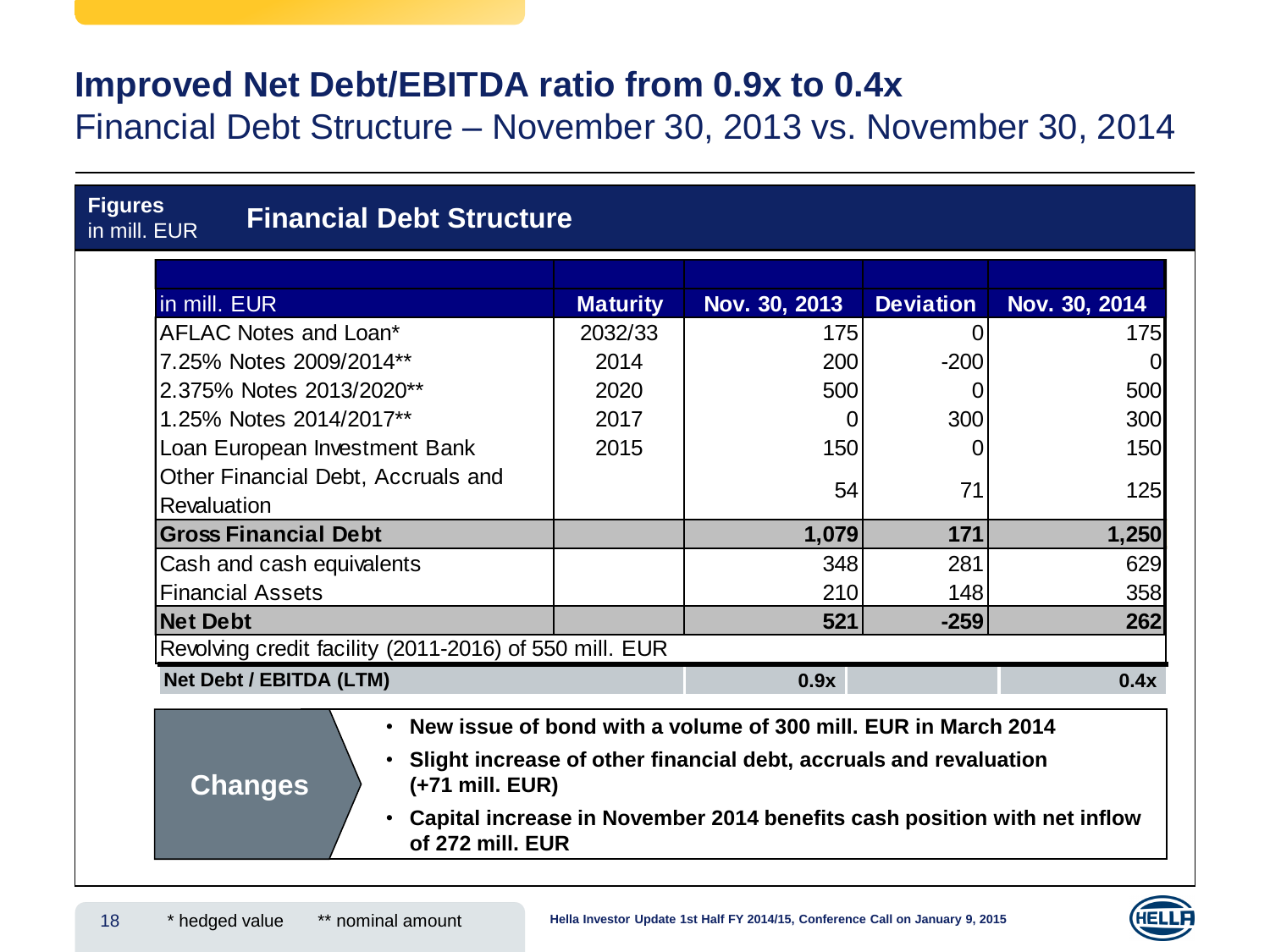#### **HELLA Investor Update 1st Half FY 2014/15 Outline**

- **Management Overview, Key Achievements in the 1st Half FY 2014/15 (June – November)**
- **Financial Report**
- **Outlook**
- **Questions & Answers**

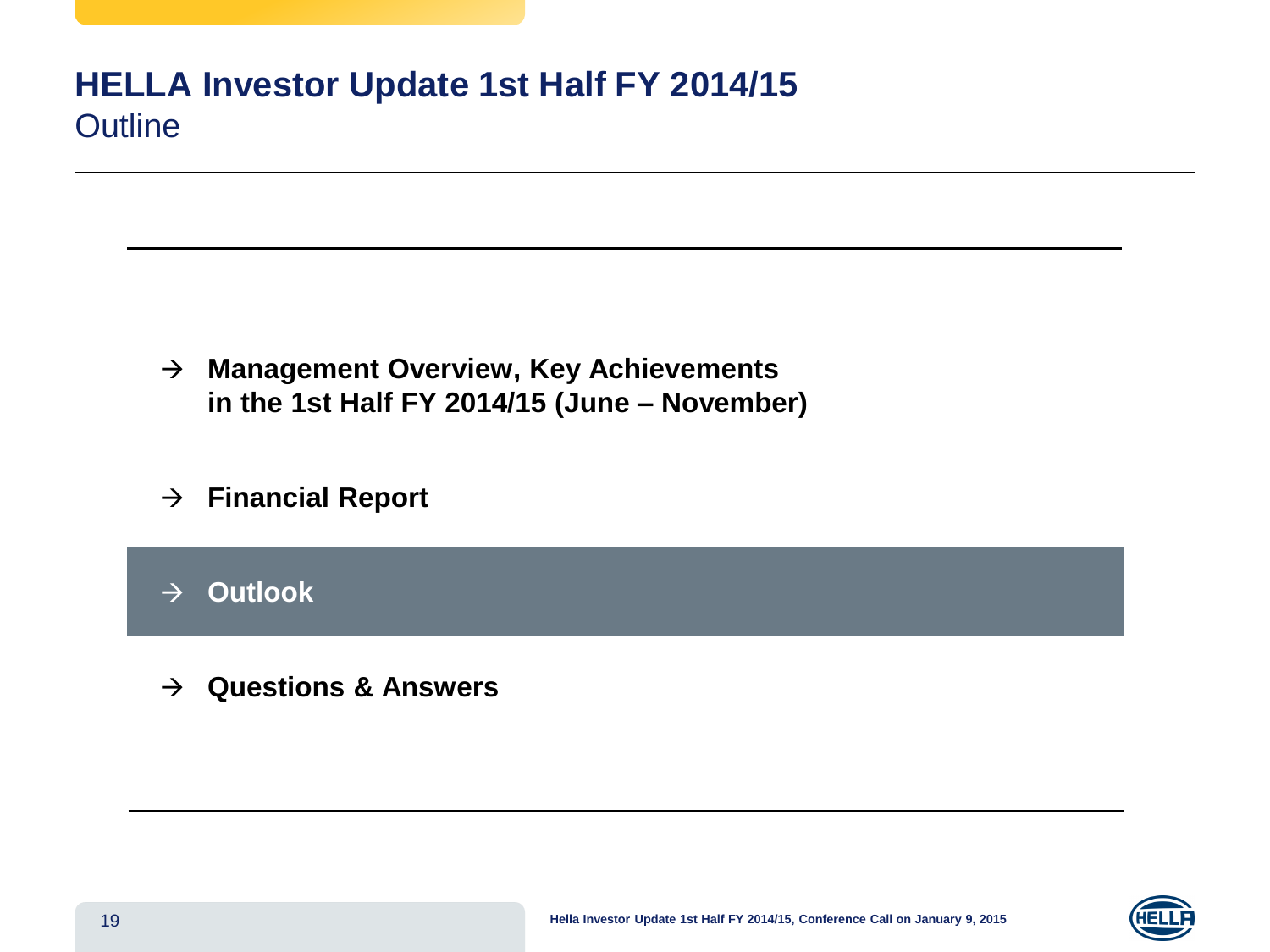### **HELLA Group – Market outlook**

Major markets expected to grow slightly in 2015 - global growth at 2%

| <b>Region</b>                      | <b>Outlook Automotive Sales</b><br>(in m pieces) |               | <b>Comment</b>                                                                                                                                                                                                         |
|------------------------------------|--------------------------------------------------|---------------|------------------------------------------------------------------------------------------------------------------------------------------------------------------------------------------------------------------------|
| Germany                            | 3.0<br>2014                                      | 2015          | Stable economic outlook for 2015 and attractive<br>$\bullet$<br>order situation in November 2014 (+5%) lead to a<br>slight growth expectation for 2015                                                                 |
| Western<br>Europe incl.<br>Germany | $+4%$<br>12.1                                    | $+2%$<br>12.2 | Countries hit by financial crisis like Spain, Portugal<br>$\bullet$<br>or Ireland growth driver in 2014. Italy and France<br>expected to reach pre-crisis levels. Overall stable<br>development in remaining countries |
|                                    | 2014                                             | 2015          | Slight increase of GDP in the Eurozone expected<br>$\bullet$                                                                                                                                                           |
|                                    | $+4%$                                            | $+2%$<br>16.4 | • Strong H2 2014 (+6%) and achievement of pre-<br>crisis level                                                                                                                                                         |
| <b>USA</b>                         | 16.1<br>2014                                     | 2015          | Continued positive trend expected for 2015 driven<br>$\bullet$<br>by political framework, recovery of labor market and<br>declining indebtedness of private households                                                 |
| <b>China</b>                       | $+10%$<br>17.9                                   | $+8%$<br>19.0 | • Slow down in automotive sales driven by decline in<br>economic growth to around 7% and restriction of<br>new car registrations                                                                                       |
|                                    | 2014                                             | 2015          | China still remains the largest and fastest growing<br>$\bullet$<br>car market                                                                                                                                         |
| TOTAL                              | 74.7                                             | 76.4          | Overall growing expectations with significant<br>$\bullet$<br>regional differences                                                                                                                                     |

Source: VDA, own analysis

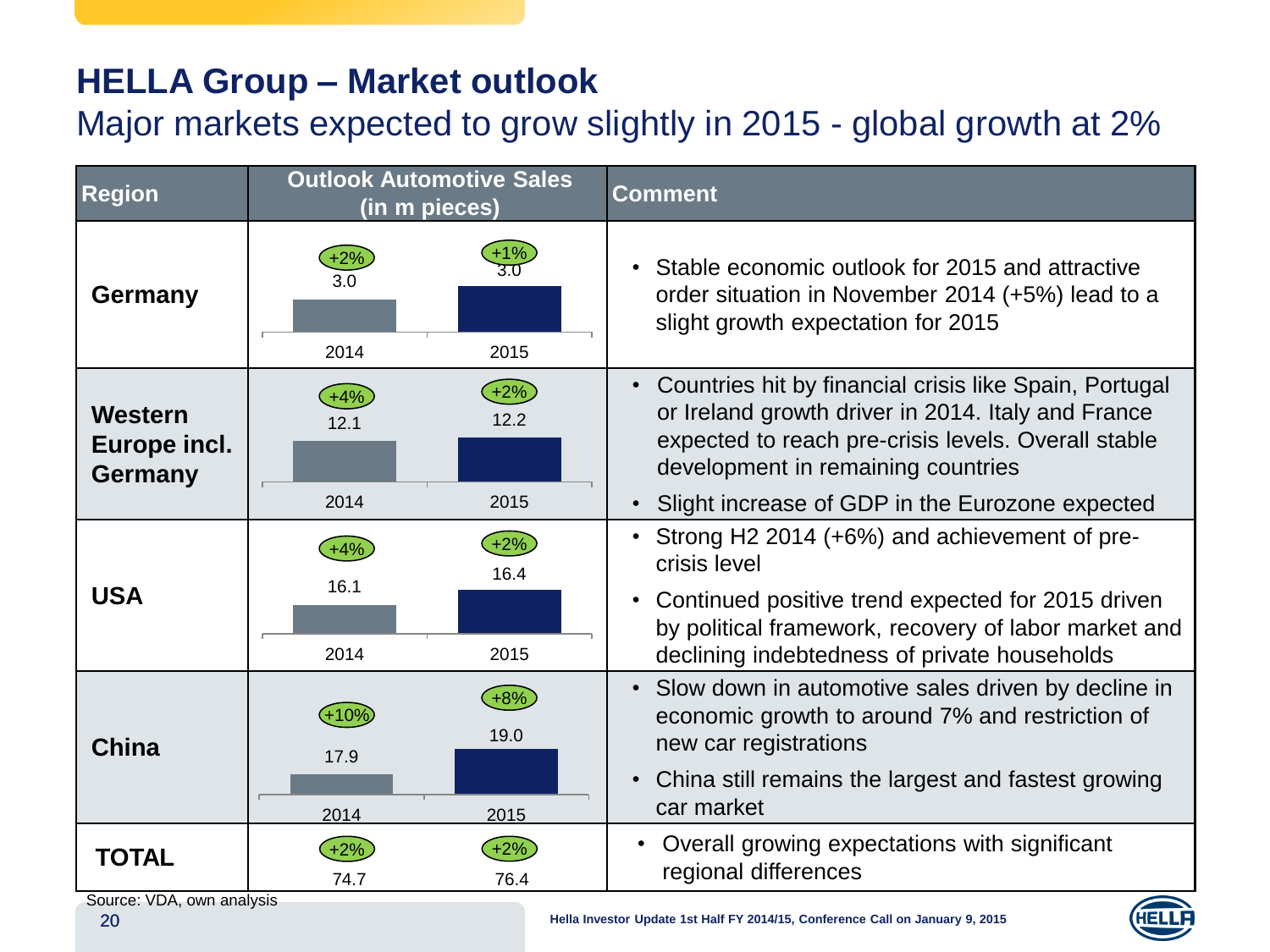#### **HELLA Investor Update 1st Half FY 2014/15 Outline**

- **Management Overview, Key Achievements in the 1st Half FY 2014/15 (June – November)**
- **Financial Report**
- $\rightarrow$  Outlook
- **Questions & Answers**